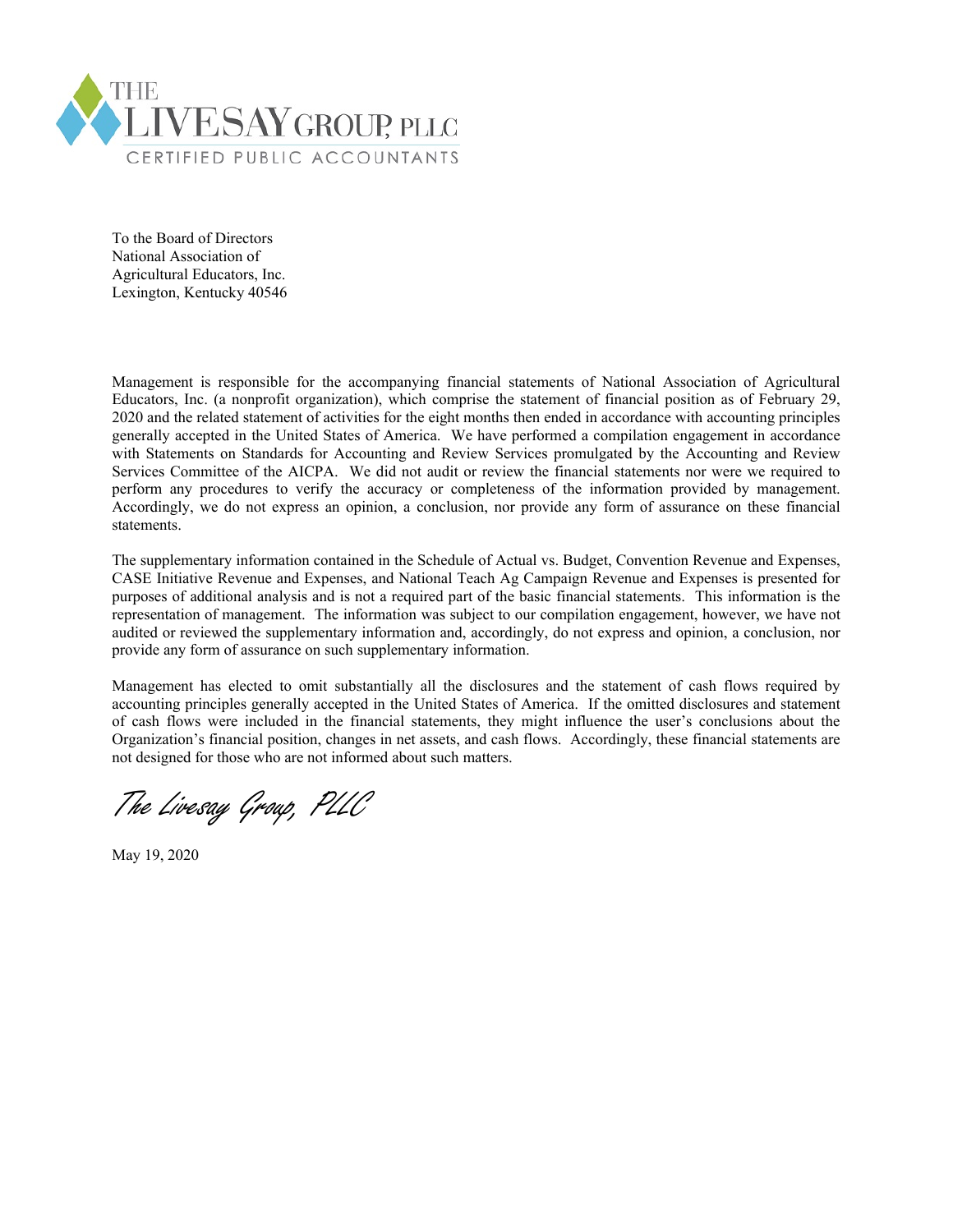# NATIONAL ASSOCIATION OF AGRICULTURAL EDUCATORS, INC. **Statement of Financial Position** February 29, 2020

| <b>ASSETS</b>                            |                 |
|------------------------------------------|-----------------|
| Cash on deposit                          | \$<br>577,030   |
| Investments - operating fund             | 782,300         |
| Investments - life membership fund       | 314,208         |
| Accounts receivable                      | 261,279         |
| Inventory                                | 5,000           |
| Prepaid expenses                         | 25,643          |
| Property and equipment - CASE Initiative | 133             |
| Property and equipment                   | 35,460          |
| Deposit                                  | 4,814           |
| <b>TOTAL ASSETS</b>                      | \$<br>2,005,867 |
| <b>LIABILITIES AND NET ASSETS</b>        |                 |
| <b>LIABILITIES</b>                       |                 |
| Accounts payable                         | \$<br>78,795    |
| Accrued leave payable                    | 40,004          |
| Other current liabilities                | 8,462           |
| <b>TOTAL LIABILITIES</b>                 | 127,261         |
| <b>NET ASSETS</b>                        |                 |
| Unrestricted net assets:                 |                 |
| Current operation                        | 1,267,752       |
| Board designated for special purposes    | 221,435         |
| Temporarily restricted net assets        | (584, 535)      |
| <b>CASE</b> Initiative                   | 973,954         |
| <b>TOTAL NET ASSETS</b>                  | 1,878,606       |
| TOTAL LIABILITIES AND NET ASSETS         | \$<br>2,005,867 |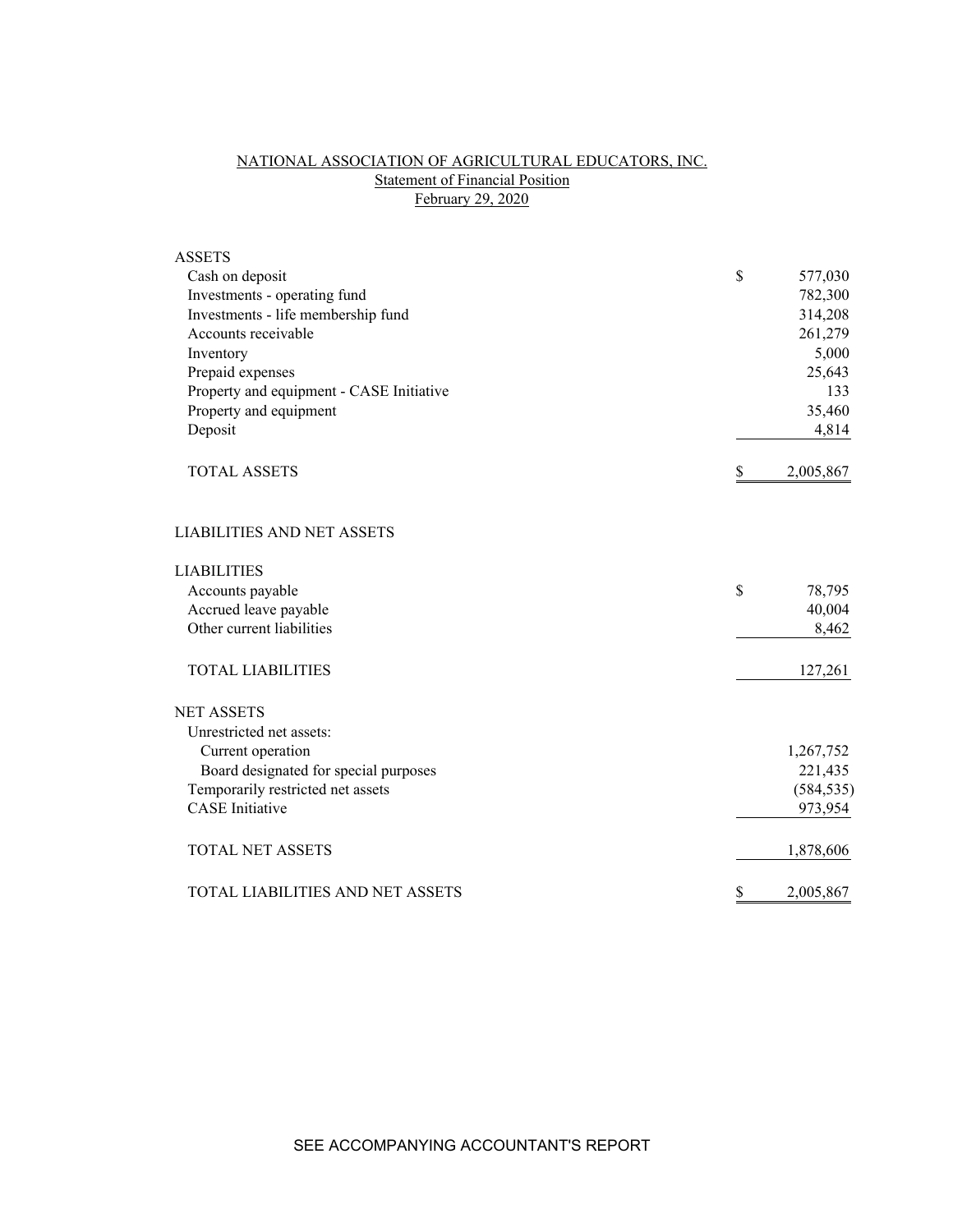## NATIONAL ASSOCIATION OF AGRICULTURAL EDUCATORS, INC. Statement of Activities For the Eight Months Ended February 29, 2020

|                                                          |         | Unrestricted |               |               |                |      |            |    |           |
|----------------------------------------------------------|---------|--------------|---------------|---------------|----------------|------|------------|----|-----------|
|                                                          | Current |              | Board         | <b>NTAC</b>   |                | CASE |            |    |           |
|                                                          |         | Operations   | Designated    |               | Initiative     |      | Initiative |    | Total     |
| Revenue, Gains and Losses                                |         |              |               |               |                |      |            |    |           |
| Membership dues                                          | \$      | 426,085      | \$<br>2,160   | <sup>\$</sup> |                | \$   |            | \$ | 428,245   |
| Convention registration                                  |         | 150,695      |               |               |                |      |            |    | 150,695   |
| Sponsorship and awards                                   |         | 18,143       |               |               |                |      |            |    | 18,143    |
| Merchandise sales                                        |         | 3,857        |               |               |                |      |            |    | 3,857     |
| Contributions                                            |         |              |               |               | 170            |      |            |    | 170       |
| Net realized and unrealized                              |         |              |               |               |                |      |            |    |           |
| gains (losses) on securities                             |         | (41, 472)    |               |               |                |      |            |    | (41, 472) |
| Interest and dividends                                   |         | 45,427       |               |               |                |      |            |    | 45,427    |
| FFA Foundation projects                                  |         | 246,740      |               |               |                |      |            |    | 246,740   |
| FFA Foundation grants                                    |         | 312,500      |               |               |                |      |            |    |           |
| CASE Initiative income                                   |         |              |               |               | $\overline{a}$ |      | 1,435,851  |    | 1,435,851 |
| National Teach Ag Campaign Income                        |         |              |               |               | 123,339        |      |            |    | 123,339   |
| Other income                                             |         | 263,784      |               |               |                |      |            |    | 263,784   |
| Total Revenue, Gaines and Losses                         |         | 1,425,759    | 2,160         |               | 123,509        |      | 1,435,851  |    | 2,674,779 |
| Net Assets Released from Restrictions                    |         |              |               |               |                |      |            |    |           |
| Total Revenue, Gains and Losses<br>and Reclassifications |         | 1,425,759    | 2,160         |               | 123,509        |      | 1,435,851  |    | 2,674,779 |
| Expenses                                                 |         |              |               |               |                |      |            |    |           |
| General expenses                                         |         | 704,063      |               |               |                |      |            |    | 704,063   |
| FFA Foundation projects                                  |         | 278,054      |               |               |                |      |            |    | 278,054   |
| CASE Initiative expenses                                 |         |              |               |               |                |      | 1,549,006  |    | 1,549,006 |
| National Teach Ag Campaign expenses                      |         |              |               |               | 629,859        |      |            |    |           |
| Convention expenses                                      |         | 178,617      |               |               |                |      |            |    | 178,617   |
| Total expenses                                           |         | 1,160,734    |               |               | 629,859        |      | 1,549,006  |    | 2,709,740 |
| <b>INCREASE (DECREASE) IN NET ASSETS</b>                 |         | 265,025      | 2,160         |               | (506, 350)     |      | (113, 155) |    | (352,320) |
| NET ASSETS AT BEGINNING OF PERIOD                        |         | 1,002,727    | 219,275       |               | (78, 185)      |      | 1,087,109  |    | 2,230,926 |
| NET ASSETS AT END OF PERIOD                              | \$      | 1,267,752    | \$<br>221,435 | S             | (584, 535)     | S    | 973,954    | S  | 1,878,606 |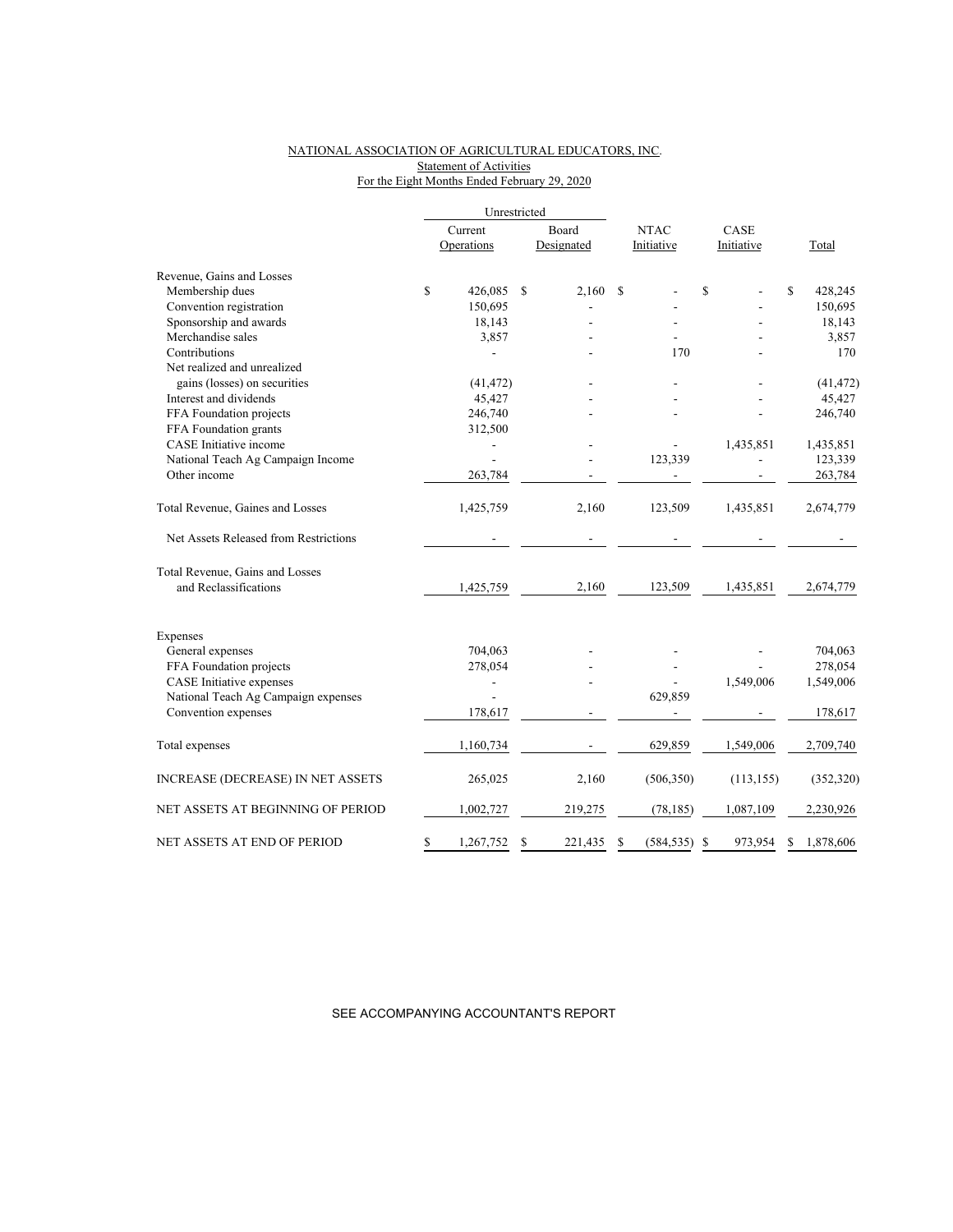### NATIONAL ASSOCIATION OF AGRICULTURAL EDUCATORS, INC. For the One and Eight Months Month Ended February 29, 2020 Schedule of Actual vs. Budget

|                                                       | <b>MONTH</b><br><b>ACTUAL</b> |    | <b>MONTH</b><br><b>BUDGET</b> | <b>MONTH</b><br><b><i>SVARIANCE</i></b> | YEAR TO DATE<br><b>ACTUAL</b> | <b>YEAR</b><br><b>BUDGET</b> | <b>YEAR</b><br><b><i>SVARIANCE</i></b> |
|-------------------------------------------------------|-------------------------------|----|-------------------------------|-----------------------------------------|-------------------------------|------------------------------|----------------------------------------|
| <b>REVENUE</b>                                        |                               |    |                               |                                         |                               |                              |                                        |
| Member dues                                           | \$<br>13,275                  | -S | 35,008                        | \$<br>$(21,733)$ \$                     | 417,265 \$                    | 420,090                      | \$<br>(2,825)                          |
| Corporate membership dues                             |                               |    | 1,250                         | (1,250)                                 | 10,980                        | 15,000                       | (4,020)                                |
| Scholarships upper division                           |                               |    | 625                           | (625)                                   | $\overline{a}$                | 7,500                        | (7,500)                                |
| National Geographic Cengage scholarships              |                               |    | $\overline{\phantom{a}}$      | $\blacksquare$                          |                               |                              |                                        |
| Foundation management fees                            | $\overline{\phantom{a}}$      |    | $\overline{\phantom{a}}$      | $\overline{\phantom{a}}$                | $\overline{\phantom{a}}$      |                              | $\overline{\phantom{a}}$               |
| Interest and dividends                                | 512                           |    | 2,917                         | (2,405)                                 | 33,942                        | 35,000                       | (1,058)                                |
| Net realized and unrealized                           |                               |    |                               |                                         |                               |                              |                                        |
| gains (losses) on securities                          | (64, 562)                     |    | ÷,                            | (64, 562)                               | (41, 472)                     |                              | (41, 472)                              |
| Merchandise sales                                     |                               |    | 500                           | (500)                                   | 3,857                         | 6,000                        | (2, 143)                               |
| Investment income, Life Fund                          | 208                           |    | 1,000                         | (792)                                   | 11,485                        | 12,000                       | (515)                                  |
| Contributions, Legislative Fund                       | ÷,                            |    | $\blacksquare$                | $\blacksquare$                          | 170                           |                              | 170                                    |
| Miscellaneous income                                  | ÷,                            |    | 750                           | (750)                                   | 1,936                         | 9,000                        | (7,064)                                |
| Scholarship raffle proceeds                           | ÷,                            |    | ÷.                            | $\overline{\phantom{a}}$                | $\blacksquare$                |                              | $\overline{\phantom{a}}$               |
| Student teacher scholarship revenue                   | $\overline{a}$                |    |                               | $\sim$                                  | $\blacksquare$                |                              | $\sim$                                 |
| Teacher crisis fund                                   | 1,286                         |    |                               | 1,286                                   | 17,262                        |                              | 17,262                                 |
| <b>BFRDP</b> Grant                                    | $\overline{a}$                |    | $\overline{\phantom{a}}$      | $\overline{\phantom{a}}$                | ÷,                            |                              | $\overline{\phantom{a}}$               |
| AEM business manager stipend                          |                               |    | 333                           | (333)                                   |                               | 4,000                        | (4,000)                                |
| Agriculture Teacher Resource Guide                    |                               |    | $\overline{a}$                | $\overline{\phantom{a}}$                | 24,446                        | $\overline{\phantom{a}}$     | 24,446                                 |
| National Ag Ed Summit Revenue                         |                               |    |                               |                                         |                               |                              |                                        |
| National Teach Ag Campaign managenment fee            |                               |    | $\overline{a}$                | $\overline{a}$                          | $\blacksquare$                | 46,000                       | (46,000)                               |
| Nat'l Agriscience Teacher Ambassadors                 |                               |    | 13,667                        | (13,667)                                | 164,000                       | 164,000                      |                                        |
| NPS National Ag Ed leadership dinner                  |                               |    | 352                           | (352)                                   | $\overline{a}$                | 4,225                        | (4,225)                                |
| CASE Initiative management fee                        |                               |    | 2,000                         | (2,000)                                 | $\overline{\phantom{a}}$      | 24,000                       | (24,000)                               |
| Council MMM management fee                            |                               |    | 417                           | (417)                                   |                               | 5,000                        | (5,000)                                |
| FFA Foundation project - TTTK                         |                               |    | 5,467                         | (5, 467)                                | 65,600                        | 65,600                       |                                        |
| FFA Foundation project - OPAP                         |                               |    | 1,367                         | (1, 367)                                | 16,400                        | 16,400                       | $\overline{\phantom{a}}$               |
| FFA Foundation project - OMSP                         |                               |    | 1,367                         | (1, 367)                                | 16,400                        | 16,400                       |                                        |
| FFA Foundation project - OT                           |                               |    | 1,367                         | (1, 367)                                | 9,020                         | 16,400                       | (7,380)                                |
| FFA Foundation project - OECT                         |                               |    | 1,367                         | (1, 367)                                | 16,400                        | 16,400                       |                                        |
| FFA Foundation project - Lifetime Achievement         |                               |    | 410                           | (410)                                   | 13,120                        | 4,920                        | 8,200                                  |
| FFA Foundation project - Outstanding Service Citation |                               |    | $\overline{\phantom{a}}$      | $\blacksquare$                          | $\overline{\phantom{a}}$      |                              |                                        |
| FFA Foundation teacher workshop                       |                               |    |                               | ÷,                                      |                               |                              |                                        |
| FFA Foundation upper division scholarships            |                               |    | 1,667                         | (1,667)                                 | ÷,                            | 20,000                       | (20,000)                               |
| FFA Foundation Agriscience Initiative                 |                               |    | $\blacksquare$                | $\sim$                                  | $\overline{\phantom{a}}$      |                              | $\overline{\phantom{a}}$               |
| FFA Foundation NATAA/NAII                             |                               |    | $\overline{a}$                |                                         | $\overline{a}$                |                              |                                        |
| FFA Foundation project - XLR8                         |                               |    | 8,333                         | (8, 333)                                | 91,800                        | 100,000                      | (8,200)                                |
| FFA Foundation communities of practice                | $\overline{\phantom{a}}$      |    | 5,600                         | (5,600)                                 | 18,000                        | 67,200                       | (49,200)                               |
| FFA Foundation convention internet lounge             |                               |    |                               | $\overline{a}$                          | $\overline{\phantom{a}}$      | ÷                            | $\blacksquare$                         |
| FFA Foundation Grant general operating                | 150,000                       |    | ÷,                            | 150,000                                 | 300,000                       | ÷,                           | 300,000                                |
| FFA Foundation Grant office space                     |                               |    |                               |                                         | 12,500                        | ÷,                           | 12,500                                 |
| CASE Initiative net income                            | (30, 720)                     |    | (2)                           | (30, 718)                               | (113, 155)                    | $\overline{\phantom{0}}$     | (113, 155)                             |
| Convention net income                                 | (49,276)                      |    | 8,161                         | (57, 437)                               | 46,361                        | 97,950                       | (51, 589)                              |
| National Teach Ag Campaign net income                 | (67, 379)                     |    | 556                           | (67, 935)                               | (506, 520)                    | 6,685                        | (513,205)                              |
|                                                       |                               |    |                               |                                         |                               |                              |                                        |
| TOTAL REVENUE                                         | (46, 656)                     |    | 94,479                        | (141, 135)                              | 629,797                       | 1,179,770                    | (549, 973)                             |
| <b>EXPENSES</b>                                       |                               |    |                               |                                         |                               |                              |                                        |
| Salaries                                              | 41,750                        |    | 33,524                        | 8,226                                   | 300,721                       | 402,290                      | (101, 569)                             |
| Taxes and benefits                                    | 6,463                         |    | 9,470                         | (3,007)                                 | 56,197                        | 113,645                      | (57, 448)                              |
| Computer service                                      | 2,575                         |    | 1,667                         | 908                                     | 13,756                        | 20,000                       | (6,244)                                |
| Telephone                                             | 1,949                         |    | 500                           | 1,449                                   | 5,323                         | 6,000                        | (677)                                  |
| Accounting                                            | 1,845                         |    | 1,429                         | 416                                     | 14,850                        | 17,150                       | (2,300)                                |
| Depreciation                                          | 698                           |    | 333                           | 365                                     | 3,465                         | 4,000                        | (535)                                  |
| Rent                                                  | $\blacksquare$                |    | 838                           | (838)                                   | 15,060                        | 10,050                       | 5,010                                  |
| Insurance                                             | 1,249                         |    | 1,000                         | 249                                     | 8,183                         | 12,000                       | (3, 817)                               |
| Legal                                                 | $\overline{\phantom{a}}$      |    | 83                            | (83)                                    | 4,386                         | 1,000                        | 3,386                                  |
| Office Supplies                                       | 9,245                         |    | 1,083                         | 8,162                                   | 21,501                        | 13,000                       | 8,501                                  |
| Bank charges and investment fees                      | 867                           |    | 8                             | 859                                     | 4,426                         | 100                          | 4,326                                  |
| Printing, general                                     | $\overline{a}$                |    | 250                           | (250)                                   | 2,175                         | 3,000                        | (825)                                  |
| Staff training                                        | ÷,                            |    | 83                            | (83)                                    | 6,661                         | 1,000                        | 5,661                                  |
| Taxes and licenses                                    | 25                            |    | 4                             | 21                                      | 25                            | 50                           | (25)                                   |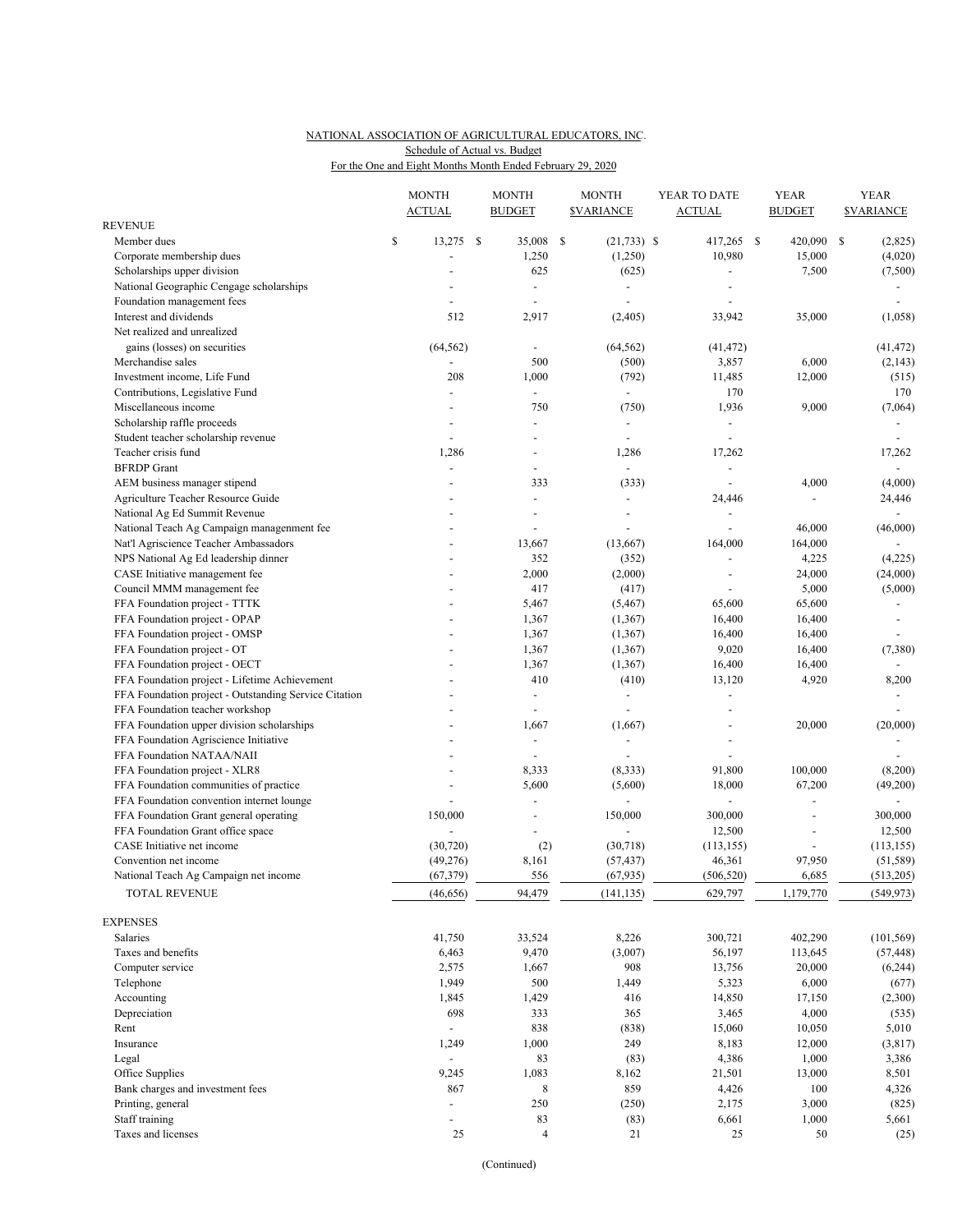#### NATIONAL ASSOCIATION OF AGRICULTURAL EDUCATORS, INC. For the One and Eight Months Month Ended February 29, 2020 Schedule of Actual vs. Budget

|                                                       | <b>MONTH</b><br><b>ACTUAL</b> | <b>MONTH</b><br><b>BUDGET</b> | <b>MONTH</b><br><b><i>SVARIANCE</i></b> | YEAR TO DATE<br><b>ACTUAL</b> | <b>YEAR</b><br><b>BUDGET</b> | <b>YEAR</b><br><b>SVARIANCE</b> |
|-------------------------------------------------------|-------------------------------|-------------------------------|-----------------------------------------|-------------------------------|------------------------------|---------------------------------|
| Membership and contributions                          | 2,500                         | 1,667                         | 833                                     | 15,008                        | 20,000                       | (4,992)                         |
| Travel, staff                                         | 2,250                         | 2,833                         | (583)                                   | 23,564                        | 34,000                       | (10, 436)                       |
| Promotion and marketing                               | 41                            | 1,250                         | (1,209)                                 | 24,321                        | 15,000                       | 9,321                           |
| Merchandise and diaries                               | $\blacksquare$                | 417                           | (417)                                   | 5,448                         | 5,000                        | 448                             |
| Photocopying                                          | 159                           | 8                             | 151                                     | 159                           | 100                          | 59                              |
| Postage, general                                      | 753                           | 667                           | 86                                      | 8,360                         | 8,000                        | 360                             |
| Professional liability insurance                      | $\blacksquare$                | 3,397                         | (3, 397)                                | 42,330                        | 40,760                       | 1,570                           |
| Public relations                                      | 93                            | 83                            | 10                                      | 93                            | 1,000                        | (907)                           |
| Delmar scholarships                                   | $\blacksquare$                | 625                           | (625)                                   | 3,000                         | 7,500                        | (4,500)                         |
| Scholarships upper division                           | $\overline{\phantom{a}}$      | $\overline{\phantom{a}}$      | $\overline{\phantom{a}}$                | 26,996                        | 20,000                       | 6,996                           |
| National Geographic Cengage scholarships              |                               | $\sim$                        | $\blacksquare$                          | ÷,                            | $\overline{\phantom{a}}$     | $\blacksquare$                  |
| Travel, regional secretaries                          | 7,942                         | 1,500                         | 6,442                                   | 15,122                        | 18,000                       | (2,878)                         |
| Travel, board of directors                            | 612                           | 3,250                         | (2,638)                                 | 27,423                        | 39,000                       | (11, 577)                       |
| FFA Foundation project - TTTK                         | 20,894                        | 3,333                         | 17,561                                  | 61,907                        | 40,000                       | 21,907                          |
| FFA Foundation project - OPAP                         | 3,278                         | 750                           | 2,528                                   | 8,012                         | 9,000                        | (988)                           |
| FFA Foundation project - OMSP                         | 5,618                         | 750                           | 4,868                                   | 15,311                        | 9,000                        | 6,311                           |
| FFA Foundation project - OT                           | 4,678                         | 750                           | 3,928                                   | 10,087                        | 9,000                        | 1,087                           |
| FFA Foundation project - OECT                         | 5,153                         | 750                           | 4,403                                   | 14,910                        | 9,000                        | 5,910                           |
| FFA Foundation project - Lifetime achievement         | $\overline{\phantom{a}}$      | 208                           | (208)                                   | 3,015                         | 2,500                        | 515                             |
| FFA Foundation project - Outstanding service citation | $\overline{a}$                | $\sim$                        | $\blacksquare$                          | 1,340                         |                              | 1,340                           |
| FFA Foundation teacher workshop                       | $\overline{\phantom{a}}$      | ÷,                            | ÷,                                      | $\overline{\phantom{a}}$      |                              | $\blacksquare$                  |
| FFA Foundation Regional Grants                        |                               | ÷,                            | ÷,                                      | $\overline{\phantom{a}}$      |                              | $\blacksquare$                  |
| FFA Foundation Agrisciense Initiative                 | $\blacksquare$                | $\sim$                        | $\blacksquare$                          | ÷,                            |                              | $\sim$                          |
| FFA Foundation XLR8                                   | 10,691                        | 5,000                         | 5,691                                   | 44,039                        | 60,000                       | (15,961)                        |
| FFA Foundation convention internet lounge             | ÷,                            | $\overline{\phantom{a}}$      | $\overline{\phantom{a}}$                | $\overline{\phantom{a}}$      |                              |                                 |
| NPS Ag Ed Leadership dinner                           | $\sim$                        | 352                           | (352)                                   | ÷,                            | 4,225                        | (4,225)                         |
| <b>TTTK</b>                                           |                               | ÷,                            | ÷,                                      | $\overline{\phantom{a}}$      |                              | $\blacksquare$                  |
| <b>NATAA</b>                                          | 9,577                         | 10,833                        | (1,256)                                 | 96,171                        | 130,000                      | (33,829)                        |
| Regional grants                                       |                               | $\overline{a}$                |                                         | ÷,                            |                              |                                 |
| NPS expense                                           | 4,187                         | 417                           | 3,770                                   | 4,187                         | 5,000                        | (813)                           |
| Webinar expense                                       | $\blacksquare$                | 42                            | (42)                                    | 494                           | 500                          | (6)                             |
| Teacher crisis fund                                   |                               |                               |                                         | 5,000                         |                              | 5,000                           |
| Communities of practice expense                       | $\overline{a}$                | 3,409                         | (3,409)                                 | $\overline{\phantom{a}}$      | 40,910                       | (40,910)                        |
| Substitute teacher hire behinds                       |                               | 42                            | (42)                                    | ÷,                            | 500                          | (500)                           |
| Website                                               | 48                            | 1,500                         | (1, 452)                                | 13,428                        | 18,000                       | (4, 572)                        |
| NATAA stipends                                        | 250                           | ÷,                            | 250                                     | 19,075                        |                              | 19,075                          |
| <b>TTTK</b> stipends                                  | $\blacksquare$                | $\overline{\phantom{a}}$      | $\blacksquare$                          | 1,000                         |                              | 1,000                           |
| XLR8 stipends                                         |                               | $\overline{\phantom{a}}$      | ÷,                                      | 2,250                         |                              | 2,250                           |
| <b>BFRDP</b> expense                                  | $\overline{a}$                | $\overline{\phantom{a}}$      | $\overline{\phantom{a}}$                | $\blacksquare$                |                              | $\overline{\phantom{a}}$        |
| <b>BFPD</b> contract labor                            |                               |                               |                                         | $\blacksquare$                |                              |                                 |
| Contract labor                                        | $\overline{\phantom{a}}$      | $\blacksquare$                | $\blacksquare$                          | 1,367                         |                              | 1,367                           |
| Credit card expense                                   | 1,152                         | 333                           | 819                                     | 7,450                         | 4,000                        | 3,450                           |
| Storage                                               | $\overline{a}$                | $\sim$                        | $\blacksquare$                          | 3,016                         |                              | 3,016                           |
| Professional development                              |                               |                               |                                         | 68                            |                              | 68                              |
| National Ag Ed Summit Expense                         |                               |                               |                                         |                               |                              |                                 |
| Ag ed opportuinty fund                                |                               |                               |                                         |                               |                              |                                 |
| Ag ed resource guide expense                          |                               |                               |                                         | 18,652                        |                              | 18,652                          |
| Miscellaneous                                         | 2,785                         |                               | 2,785                                   | 2,785                         |                              | 2,785                           |
| TOTAL EXPENSES                                        | 149,327                       | 94,438                        | 54,889                                  | 982,117                       | 1,153,280                    | (171, 163)                      |
| NET INCOME (LOSS)                                     | $(195,983)$ \$                | 41                            | $(196, 024)$ \$<br>\$                   | $(352,320)$ \$                | 26,490                       | (378, 810)<br>\$                |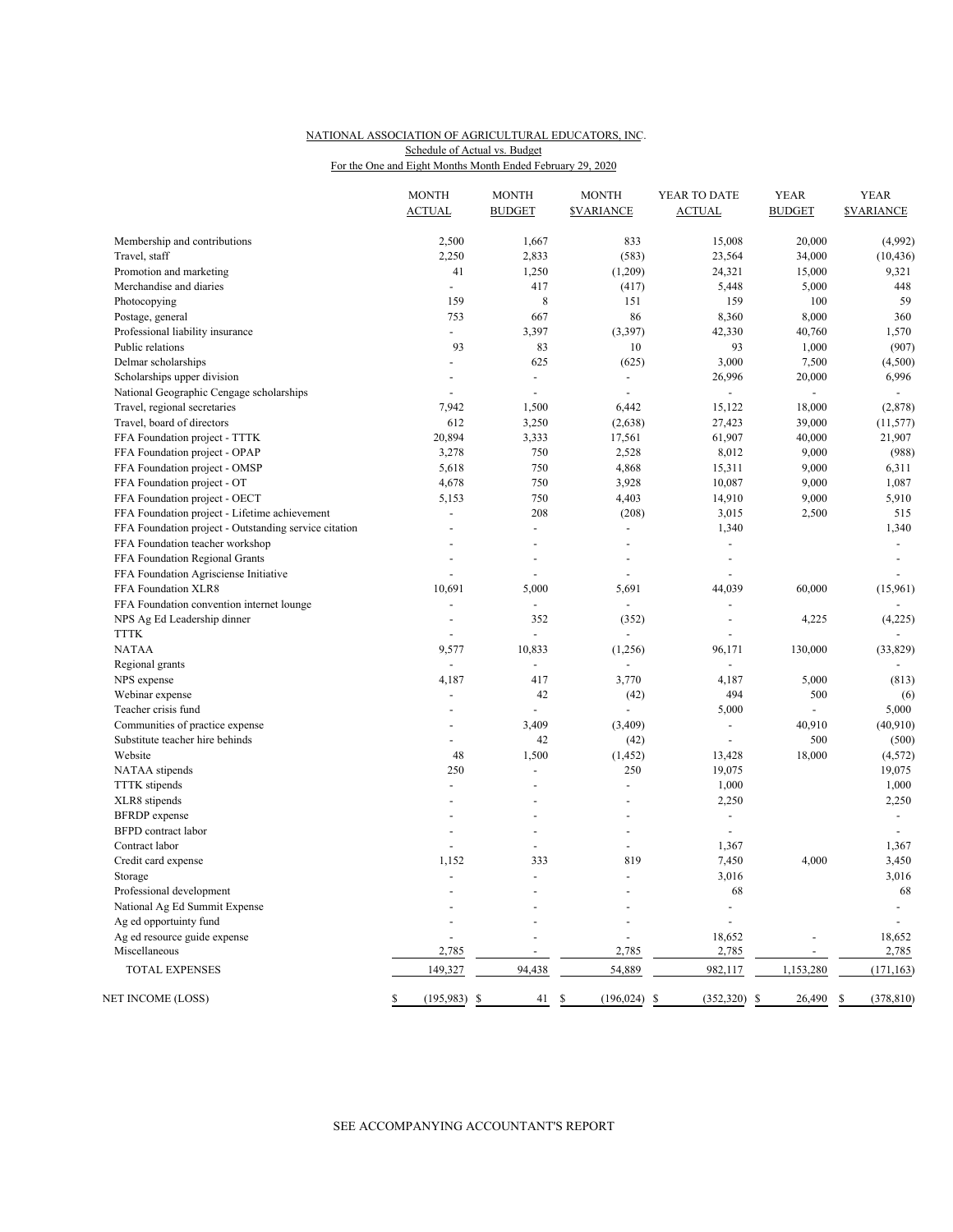#### NATIONAL ASSOCIATION OF AGRICULTURAL EDUCATORS, INC. Schedule of Convention Revenue and Expenses For the One and Eight Months Month Ended February 29, 2020

|                                           | <b>MONTH</b>    | <b>MONTH</b>  | <b>MONTH</b>            | YEAR TO DATE  | <b>YEAR</b>   | <b>YEAR</b>      |
|-------------------------------------------|-----------------|---------------|-------------------------|---------------|---------------|------------------|
|                                           | <b>ACTUAL</b>   | <b>BUDGET</b> | <b><i>SVARIANCE</i></b> | <b>ACTUAL</b> | <b>BUDGET</b> | <b>SVARIANCE</b> |
| <b>REVENUE</b>                            |                 |               |                         |               |               |                  |
| Convention, registration                  | \$              | S<br>12,083   | S<br>$(12,083)$ \$      | 150,695       | S<br>145,000  | S<br>5,695       |
| Convention, trade show                    |                 |               |                         | 1,200         |               | 1,200            |
| Convention, sponsorships - FFA Foundation |                 | 5,833         | (5, 833)                | 54,940        | 70,000        | (15,060)         |
| Convention, partners reception            |                 | 250           |                         |               | 3,000         |                  |
| Convention, host state social             |                 |               |                         |               |               |                  |
| Convention, sponsorships                  |                 | 2,083         | (2,083)                 | 18,143        | 25,000        | (6, 857)         |
| <b>TOTAL REVENUE</b>                      |                 | 20,249        | (19,999)                | 224,978       | 243,000       | (15,022)         |
| <b>EXPENSES</b>                           |                 |               |                         |               |               |                  |
| Convention, plaques and trophies          |                 | 167           | (167)                   | 1,607         | 2,000         | (393)            |
| Convention, printing                      |                 |               |                         | 4,126         |               | 4,126            |
| Convention, awards                        |                 | 750           | (750)                   | 5,670         | 9,000         | (3,330)          |
| Convention, miscellaneous                 |                 |               |                         | 24            |               | 24               |
| Convention, meal functions                |                 | 125           | (125)                   |               | 1,500         | (1,500)          |
| Convention, promotion and marketing       |                 | 417           | (417)                   | 6,430         | 5,000         | 1,430            |
| Convention, postage and shipping          |                 | 333           | (333)                   | 4,574         | 4,000         | 574              |
| Convention, equipment rental              | 24,262          | 2,000         | 22,262                  | 24,262        | 24,000        | 262              |
| Convention, host state social             |                 |               |                         |               |               |                  |
| Convention, committee expense             |                 | 379           | (379)                   | 3,035         | 4,550         | (1,515)          |
| Convention, sponsorships - FFA Foundation |                 | 5,000         | (5,000)                 | 70,562        | 60,000        | 10,562           |
| Convention, travel/board of directors     | 12,740          | 1,917         | 10,823                  | 26,634        | 23,000        | 3,634            |
| Convention, staff travel                  | 12,274          | 1,000         | 11,274                  | 31,693        | 12,000        | 19,693           |
| <b>TOTAL EXPENSES</b>                     | 49,276          | 12,088        | 37,188                  | 178,617       | 145,050       | 33,567           |
| <b>NET INCOME (LOSS)</b>                  | (49, 276)<br>\$ | 8,161<br>S    | (57, 187)<br>S          | 46,361<br>S   | 97,950<br>S   | (48, 589)        |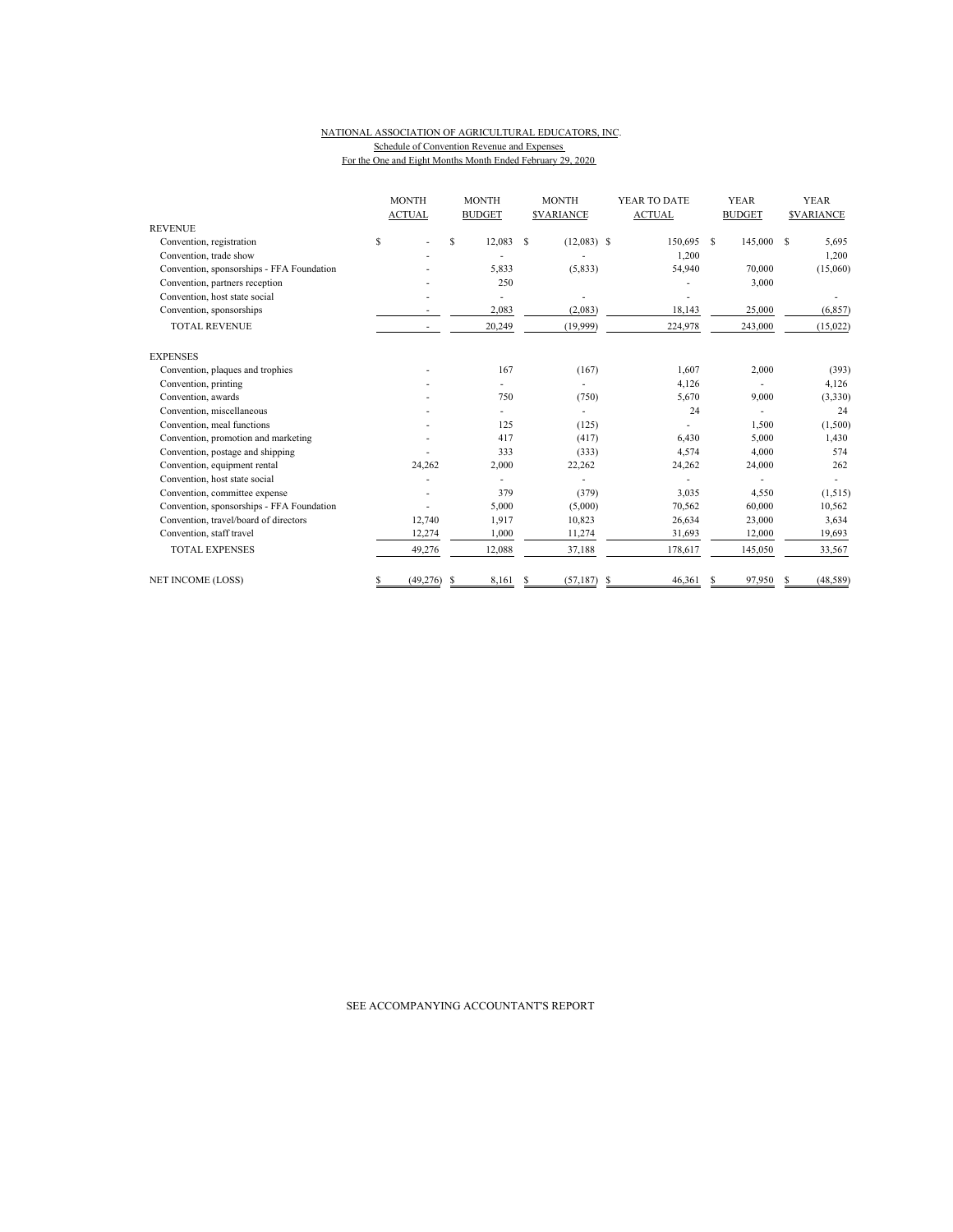# NATIONAL ASSOCIATION OF AGRICULTURAL EDUCATORS, INC. Schedule of CASE Initiative Revenue and Expenses

For the One and Eight Months Month Ended February 29, 2020

|                                  | <b>MONTH</b><br><b>ACTUAL</b> | <b>MONTH</b><br><b>BUDGET</b> | <b>MONTH</b><br><b><i>SVARIANCE</i></b> | YEAR TO DATE<br><b>ACTUAL</b>        | <b>YEAR</b><br><b>BUDGET</b> | <b>YEAR</b><br><b>SVARIANCE</b> |
|----------------------------------|-------------------------------|-------------------------------|-----------------------------------------|--------------------------------------|------------------------------|---------------------------------|
| <b>REVENUE</b>                   |                               |                               |                                         |                                      |                              |                                 |
| CI fee revenue                   | \$<br>(2,050)                 | 30,000                        | s<br>$(32,050)$ \$                      | 243,314 \$                           | 360,000                      | -S<br>(116, 686)                |
| Brief CASE CI fee revenue        | 11,036                        | 833                           | 10,203                                  | 35,779                               | 10,000                       | 25,779                          |
| Brief CASE service fee           | 3,000                         | 625                           | 2,375                                   | 14,539                               | 7,500                        | 7,039                           |
| LT service fee                   | ÷                             | 21,000                        | (21,000)                                | 109,200                              | 252,000                      | (142, 800)                      |
| <b>USDA NIFA PD-STEP 18</b>      |                               | 5,167                         | (5,167)                                 | ä,                                   | 62,000                       | (62,000)                        |
| Vernier revenue                  | 47,819                        | 53,333                        | (5,514)                                 | 727,541                              | 640,000                      | 87,541                          |
| NewByte revenue                  | $\overline{\phantom{a}}$      | 375                           | (375)                                   | 2,740                                | 4,500                        | (1,760)                         |
| Vendor - Bio-Rad                 | ÷                             | 417                           | (417)                                   | 3,872                                | 5,000                        | (1, 128)                        |
| TAA revenue                      |                               | ÷,                            | L.                                      | 10,000                               | $\overline{a}$               | 10,000                          |
| APT revenue                      |                               | ÷.                            |                                         | 3,696                                |                              | 3,696                           |
| <b>MSA</b> Revenue               |                               |                               |                                         | 2,500                                |                              | 2,500                           |
| ABF                              |                               |                               |                                         | $\mathcal{L}_{\mathcal{A}}$          |                              | ÷                               |
| <b>ARD CI Revenue</b>            |                               | L,                            |                                         | 500                                  |                              | 500                             |
| Capstone Revenue                 |                               | ÷.                            |                                         | $\overline{\phantom{a}}$             |                              | ÷.                              |
| Cengage revenue                  |                               | 2,083                         | (2,083)                                 | 52,794                               | 25,000                       | 27,794                          |
| Ward's kits                      |                               | ÷.                            | ä,                                      | 2,816                                |                              | 2,816                           |
| Ward's revenue                   | ٠                             | 1,167                         | (1,167)                                 | $\overline{\phantom{a}}$             | 14,000                       | (14,000)                        |
| FSS revenue                      |                               | ÷                             |                                         |                                      |                              |                                 |
| FFA Foundation                   | 6,510                         | ÷                             | 6,510                                   | 6,510                                |                              | 6,510                           |
| New projects                     | ÷                             | 8,590                         | (8,590)                                 | ÷,                                   | 103,082                      | (103, 082)                      |
| CI scholarships/grants           | 14,000                        | 37,875                        | (23, 875)                               | 204,000                              | 454,500                      | (250, 500)                      |
| G.W. Pubs revenue                |                               | ÷,                            |                                         | 563                                  |                              | 563                             |
| Online                           | ٠                             | ÷,                            |                                         | 14,784                               |                              | 14,784                          |
| Merchandise                      |                               | 3,000                         | (3,000)                                 | 153                                  | 36,000                       | (35, 847)                       |
| Course downloads                 | ä,                            | $\overline{\phantom{a}}$      |                                         | 550                                  | $\overline{\phantom{a}}$     | 550                             |
| <b>TOTAL REVENUE</b>             | 80,315                        | 164,465                       | (84, 150)                               | 1,435,851                            | 1,973,582                    | (537, 731)                      |
| <b>EXPENSES</b>                  |                               |                               |                                         |                                      |                              |                                 |
| Travel                           | 375                           | 3,875                         | (3,500)                                 | 17,112                               | 46,500                       | (29, 388)                       |
| Travel - staff                   | 14,178                        | 2,542                         | 11,636                                  | 61,338                               | 30,500                       | 30,838                          |
|                                  |                               |                               |                                         |                                      |                              |                                 |
| Salary<br>Taxes and benefits     | 6,174<br>306                  | 7,077                         | (903)                                   | 58,967                               | 84,922                       | (25,955)                        |
| Contract labor                   | 20,938                        | 2,025                         | (1,719)                                 | 2,532                                | 24,295                       | (21, 763)                       |
|                                  |                               | 28,021                        | (7,083)                                 | 212,275                              | 336,250                      | (123, 975)                      |
| Supplies                         | ÷.                            | 479                           | (479)                                   | 92                                   | 5,750                        | (5,658)                         |
| Promotion                        | 2,913                         | 808                           | 2,105                                   | 5,240                                | 9,700                        | (4, 460)                        |
| Printing                         | 750                           | 458                           | 292                                     | 1,256                                | 5,500                        | (4,244)                         |
| Postage                          | 96                            | 121                           | (25)                                    | 277                                  | 1,450                        | (1, 173)                        |
| Technology                       | 333                           | 458                           | (125)                                   | 26,648                               | 5,500                        | 21,148                          |
| Management fee                   |                               | 2,000                         | (2,000)                                 | $\overline{\phantom{a}}$             | 24,000                       | (24,000)                        |
| Vernier                          | 42,958                        | 46,400                        | (3, 442)                                | 637,687                              | 556,800                      | 80,887                          |
| NewByte                          | 123                           | 214                           | (91)                                    | 1,929                                | 2,565                        | (636)                           |
| Bio-Rad                          |                               | $\overline{\phantom{a}}$      | ÷,                                      | ÷,                                   |                              |                                 |
| Legal and profesional            |                               | 183                           | (183)                                   | L,                                   | 2,200                        | (2,200)                         |
| Lead teacher orientation         | 19,918                        | 5,513                         | 14,405                                  | 19,918                               | 66,150                       | (46, 232)                       |
| Lead teacher stipends            |                               | 17,500                        | (17,500)                                | 97,125                               | 210,000                      | (112, 875)                      |
| Field test                       |                               | $\overline{\phantom{a}}$      |                                         | L.                                   |                              |                                 |
| Institute expense                |                               | Ĭ.                            |                                         | 180,800                              |                              | 180,800                         |
| <b>USDA NIFA PD-STEP 18</b>      |                               | 5,167                         | (5,167)                                 | ÷,                                   | 62,000                       | (62,000)                        |
| NRES                             |                               |                               |                                         |                                      |                              | ٠                               |
| FSS                              |                               |                               |                                         | $\overline{\phantom{a}}$             |                              | $\overline{a}$                  |
| APT                              |                               |                               |                                         | 3,208                                |                              | 3,208                           |
| <b>ARD</b>                       |                               |                               |                                         | $\overline{\phantom{m}}$             |                              |                                 |
| <b>ESI</b>                       |                               |                               |                                         |                                      |                              |                                 |
| <b>MSA</b>                       |                               |                               |                                         | 2,427                                |                              | 2,427                           |
| ABF                              |                               |                               |                                         | $\overline{\phantom{a}}$             |                              | ÷                               |
| <b>ARDCI</b>                     |                               |                               |                                         | 110                                  |                              | 110                             |
| G.W. Publisher                   |                               |                               |                                         | 476                                  |                              | 476                             |
| Sustain expense                  |                               |                               |                                         |                                      |                              | ٠                               |
| Online expense                   |                               | 1,667                         | (1,667)                                 |                                      | 20,000                       | (20,000)                        |
|                                  | (137)                         | 1,792                         | (1,929)                                 | 45,213                               | 21,500                       | 23,713                          |
| Cengage<br>BriefCASE LT stipends | 2,100                         | 292                           |                                         |                                      |                              |                                 |
|                                  |                               |                               | 1,808                                   | 6,300                                | 3,500                        | 2,800                           |
| CI scholarship                   |                               | 37,875                        | (37, 875)                               | 168,000                              | 454,500                      | (286, 500)                      |
| CI Mentor contract labor         |                               | ÷,                            | ÷,                                      | L,                                   |                              |                                 |
| CI mentor                        |                               | ÷,                            | ä,                                      |                                      |                              |                                 |
| Depreciation                     | 10                            |                               | 10                                      | 76                                   |                              | 76                              |
| TOTAL EXPENSES                   | 111,035                       | 164,467                       | (53, 432)                               | 1,549,006                            | 1,973,582                    | (424, 576)                      |
| NET INCOME (LOSS)                | \$<br>(30, 720)               | (2)<br>- \$                   | (30, 718)<br>S                          | $\frac{\mathbb{S}}{2}$<br>(113, 155) | -S                           | (113, 155)<br>\$                |